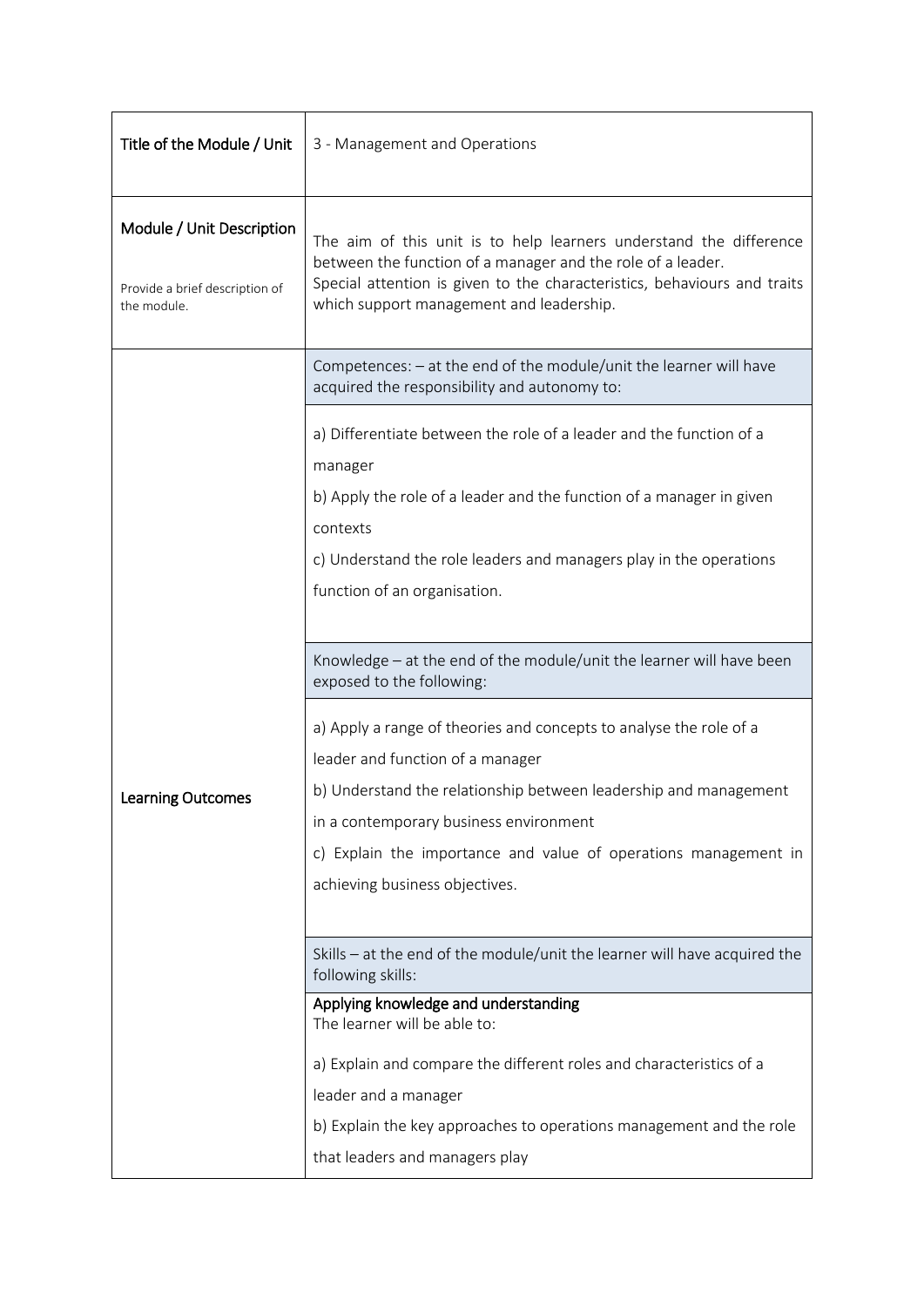| c) Understanding of how management and operations make a positive,                                                                                                                                                                                                                          |
|---------------------------------------------------------------------------------------------------------------------------------------------------------------------------------------------------------------------------------------------------------------------------------------------|
| efficient and effective contribution to an organisation.                                                                                                                                                                                                                                    |
|                                                                                                                                                                                                                                                                                             |
|                                                                                                                                                                                                                                                                                             |
|                                                                                                                                                                                                                                                                                             |
| <b>Judgment Skills and Critical Abilities</b><br>This section has been made sufficiently open to accommodate both vocational and<br>academic orientations. Applicants can refer to Judgement Skills, or Critical Abilities<br>(critical skills, dispositions, values and actions), or both. |
|                                                                                                                                                                                                                                                                                             |
| The learner will be able to:                                                                                                                                                                                                                                                                |
| a) Analyse and evaluate the different theories and approaches to                                                                                                                                                                                                                            |
| leadership in given contexts                                                                                                                                                                                                                                                                |
| b) Assess the factors within the business environment that impact                                                                                                                                                                                                                           |
| upon operational management and decision-making by leaders and                                                                                                                                                                                                                              |
| managers                                                                                                                                                                                                                                                                                    |
| c) Assess the strengths and weaknesses of different approaches to                                                                                                                                                                                                                           |
| situations within the work environment.                                                                                                                                                                                                                                                     |
|                                                                                                                                                                                                                                                                                             |
|                                                                                                                                                                                                                                                                                             |
|                                                                                                                                                                                                                                                                                             |
| <b>Module-Specific Communication Skills</b><br>(Over and above those mentioned in Section B)                                                                                                                                                                                                |
|                                                                                                                                                                                                                                                                                             |
| The learner will be able to:                                                                                                                                                                                                                                                                |
| a) Understand and explain the characteristics, behaviours and traits                                                                                                                                                                                                                        |
| which support effective management and leadership                                                                                                                                                                                                                                           |
| b) Explain the importance and value of operations management in                                                                                                                                                                                                                             |
| achieving business objectives.                                                                                                                                                                                                                                                              |
|                                                                                                                                                                                                                                                                                             |
|                                                                                                                                                                                                                                                                                             |
| Module-Specific Learner Skills<br>(Over and above those mentioned in Section B)                                                                                                                                                                                                             |
|                                                                                                                                                                                                                                                                                             |
| The learner will be able to                                                                                                                                                                                                                                                                 |
| a) Apply a range of theories and concepts to analyse the role of a                                                                                                                                                                                                                          |
| leader and function of a manager                                                                                                                                                                                                                                                            |
| b) Assess the strengths and weaknesses of different approaches to                                                                                                                                                                                                                           |
| situations within the work environment.                                                                                                                                                                                                                                                     |
|                                                                                                                                                                                                                                                                                             |